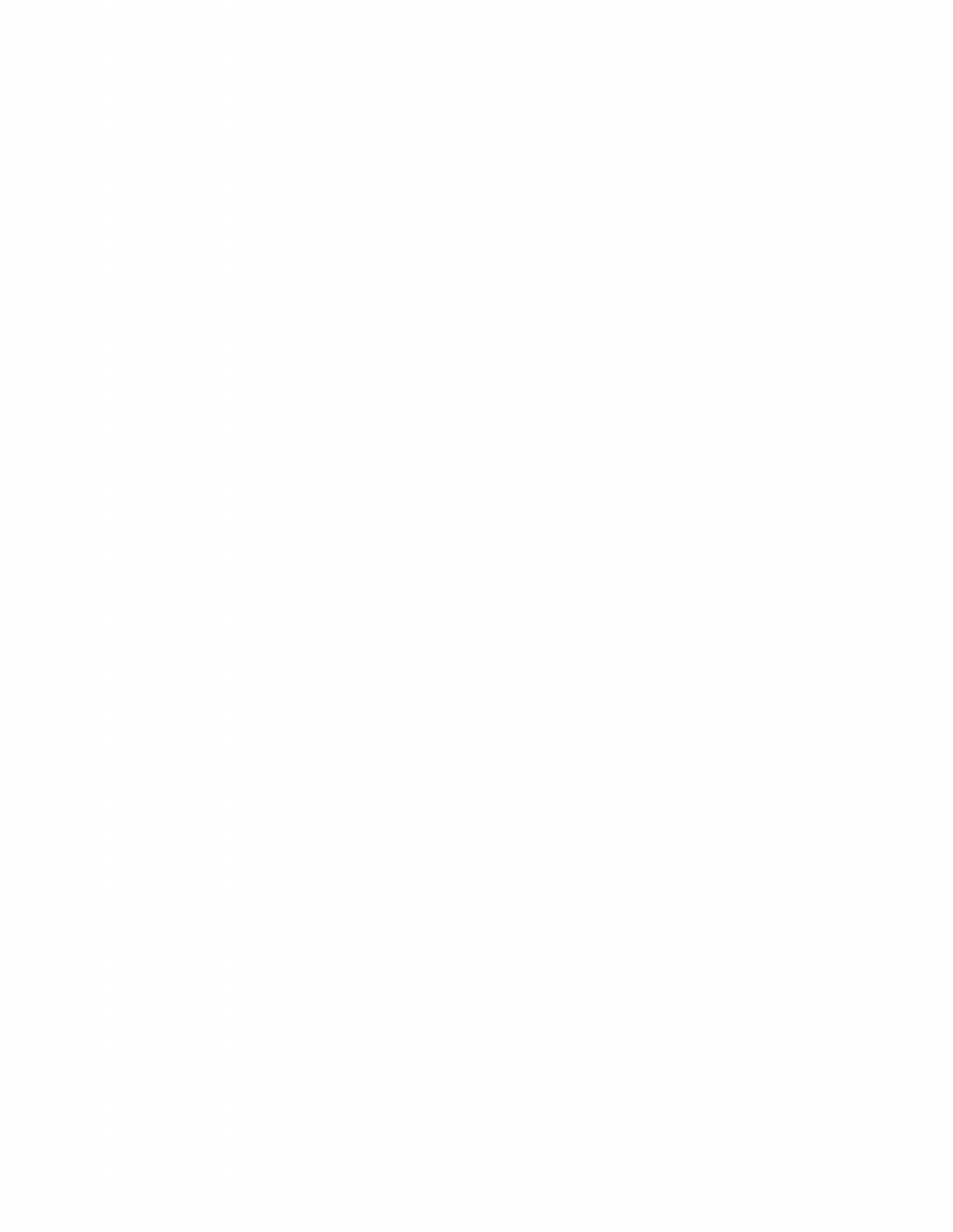

# MARYLAND GENERAL ASSEMBLY

JOINT COMMITTEE ON LEGISLATIVE ETHICS

February 4, 2013

Honorable Michael E. Busch Speaker of the House of Delegates State House Annapolis, Maryland 21401

Dear Speaker Busch:

There is transmitted herewith the Report of the Joint Committee on Legislative Ethics, In Re: State Delegate William "Tony" McConkey, adopted by majority vote of the Joint Committee on January 23, 2013.

Sincerely,

Senator Norman R. Stone, Jr. Co-Chairman

Delegate Brian K. McHale Co-Chairman

Legislative Services Building · 90 State Circle · Annapolis. Maryland 21401-1991 410-946-5200 · 301-970-5200 · Fax 410-946-5205 · 301-970-5205 TTY 410-946-5401 · 301-970-5401 800-492 7122 Ext. 5200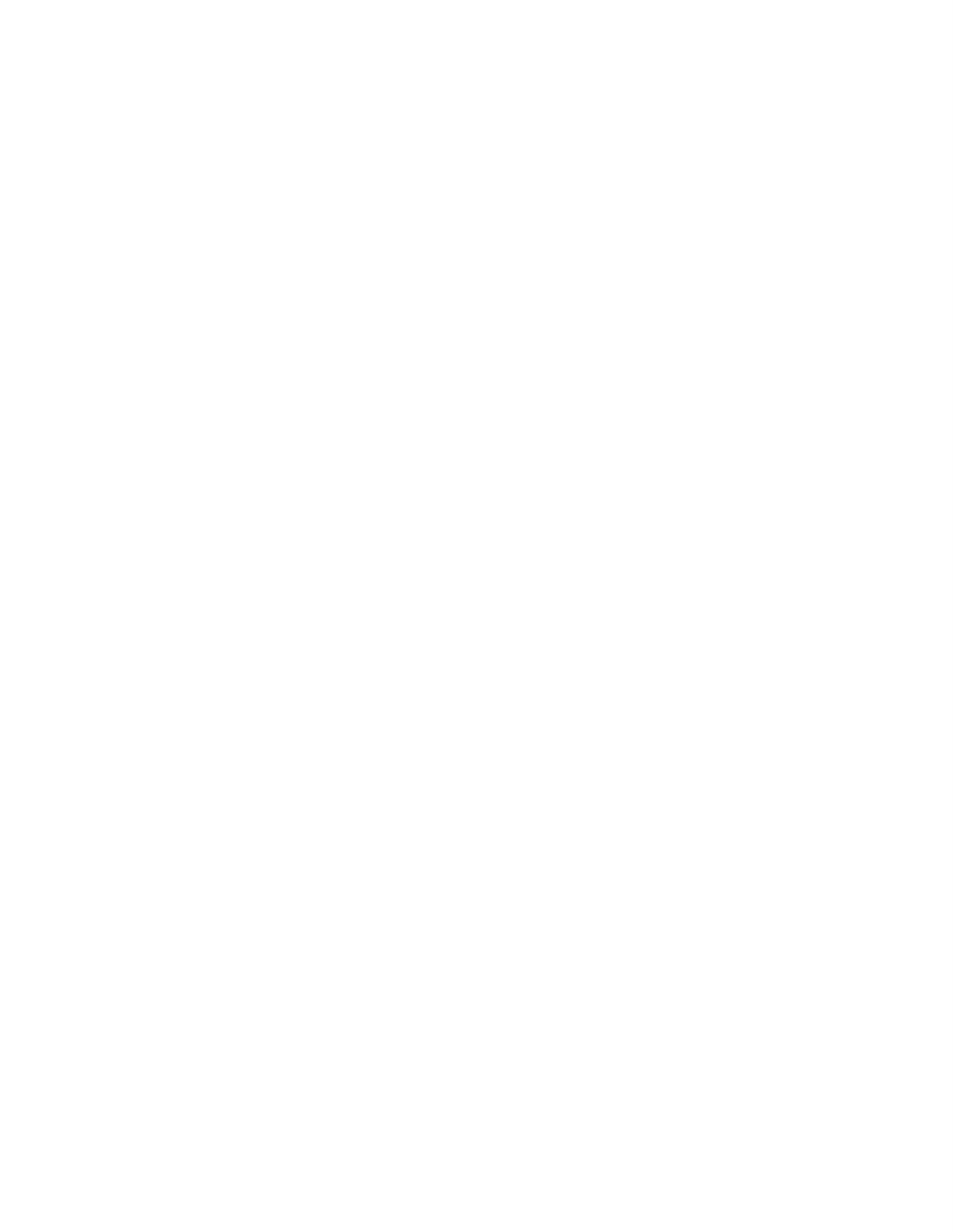#### **REPORT OF THE JOINT COMMITTEE ON LEGISLATIVE ETHICS**

#### **IN RE: DELEGATE WILLIAM "TONY" MCCONKEY**

#### FEBRUARY 4, 2013

The Joint Committee on Legislative Ethics (Joint Committee), pursuant to the April 10, 2012, complaint of Senator Edward Reilly requesting review and proceedings regarding alleged ethical improprieties on the part of Delegate William "Tony" McConkey, submits this report with recommendations to the Speaker of the House of Delegates, adopted by a majority vote of Joint Committee on this date.

In accordance with the provisions of  $\S$  2-706(1) and Title 15, Subtitle 5 of the State Government Article, the Joint Committee commenced its review and proceedings in accordance with its mandate to "to perform all duties assigned to it by law or by legislative rules" including review of complaints received.

The Joint Committee met in closed executive session on May 16, 2012, to review the complaint sent by Senator Reilly. The complaint letter contained alleged facts of the specific activity that the complainant averred violated the provisions of the Maryland Public Ethics Laws. To provide Delegate McConkey with an opportunity to respond to the allegations made against him, the Joint Committee requested by letter dated May 18, 2012, that Delegate McConkey provide a written response to the complaint or appear in person before the Joint Committee on June 5, 2012. Delegate McConkey failed to respond to the written letter of the Joint Committee or several telephone messages left by Joint Committee Counsel.

On June 5, 2012, the Joint Committee met in a closed executive session to review any response provided by Delegate McConkey. Delegate McConkey failed to send a written response or appear in person before the Joint Committee. To ensure that the delegate was given a final and fair opportunity to respond to the complaint, the Joint Committee telephoned Delegate McConkey during this meeting and he, for the first time, responded to the telephone call. The Joint Committee proceeded to interview Delegate McConkey over the telephone, to review evidence relating to the allegations, and make a determination on the relevant issues.

On January 23, 2013, the Joint Committee voted to adopt this written Report.

#### **SUMMARY OF RECOMMENDATIONS**

Based on careful and thorough consideration of the evidence and the issues before it, and for the reasons set forth in detail in this Report, the Joint Committee recommends to the Speaker of the House of Delegates that: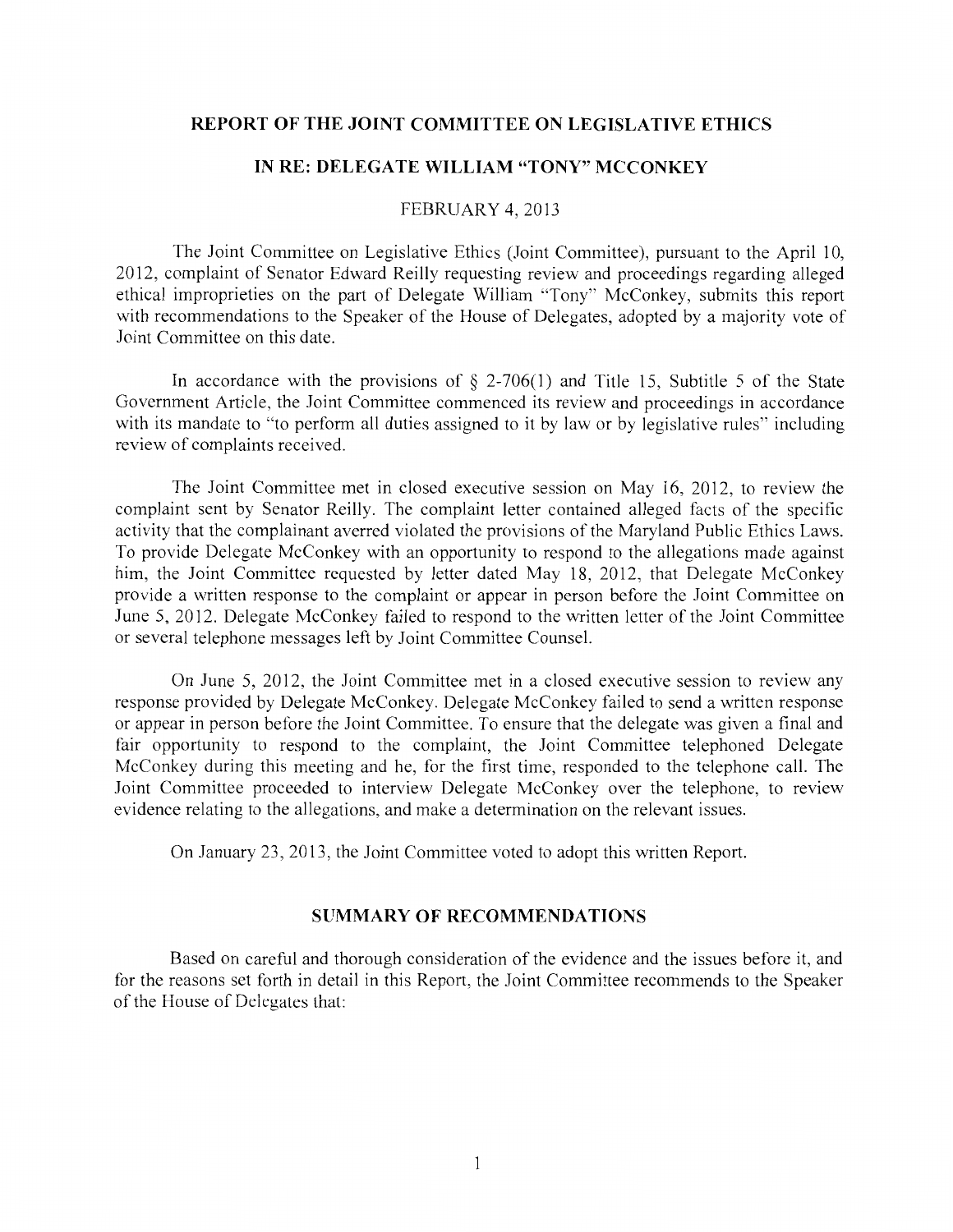1. The Speaker of the House of Delegates submit to the House of Delegates, and the full House of Delegates adopt, a resolution of reprimand expressing the House of Delegates' disapproval of Delegate McConkey's actions, based on his activities as set forth in this Report of the Joint Committee on Legislative Ethics.

2. The Speaker of the House of Delegates request that Delegate McConkey consider making a public apology to the members of the House of Delegates to acknowledge and express regret for his conduct and the dishonor he has brought to the Maryland General Assembly.

#### **FACTUAL FINDINGS OF THE JOINT COMMITTEE**

The Joint Committee, after gathering and thoroughly reviewing all available evidence relating to various activities of Delegate McConkey in connection with the Maryland Public Ethics Law, issues the following findings of ethical violations, including failing to disclose a conflict of interest and failing to abstain from participating and voting in a matter involving a conflict of interest.

#### **Background on Senate Bill 134 of 2012**

During the 2010 interim, the Department of Legislative Services conducted a full sunset evaluation of the State Real Estate Commission (Commission) under the Maryland Program Evaluation Act. The sunset report included a chart entitled *Guaranty Fund Data* showing the number of awards made from the Real Estate Guaranty Fund (Fund) for fiscal year 2006 through 2010, including awards that met the statutory cap. Legislation introduced during the 2011 legislative session to reauthorize the Commission did not pass. The legislation was reintroduced during the 2012 regular Session as Senate Bill 134, titled *State Real Estate Commission – Sunset Extension and Program Evaluation.* If not reauthorized during the 2012 legislative session, the Commission, the licensing of real estate professionals, and other protections afforded consumers through the Fund were scheduled to terminate on July 1, 2012.

In addition to extending the termination date of the Commission, Senate Bill 134, in relevant part, made changes to the Fund. The purpose of the Fund is to compensate consumers who suffer a financial loss as a result of licensee misconduct. A claim against the Fund must be based on an act or omission of a licensed broker, associate broker, salesperson, or unlicensed employee of a licensed broker in which money or property is obtained by a licensee through fraud, theft, embezzlement, false pretenses, or forgery. A complainant must prove actual loss to receive damages. The statutory cap for an award is \$25,000 per claimant. All new licensees pay a fee of \$20 toward the Fund. However, only licensees sanctioned by the Commission pay greater amounts into the Fund as a result of their misconduct. In relevant part, Senate Bill 134 proposed increasing the statutory cap to \$50,000 per claim.

Also introduced in the 2012 regular Session was House Bill 1073 entitled *Real Estate Brokers* - *Guaranty Fund* - *Claims and Repayment.* This bill would have:

- increased the statutory cap on a claim from the Fund to \$35,000 from \$25,000;
- reduced the annual interest rate on debt owed to the Fund to 6% from a minimum of 10%;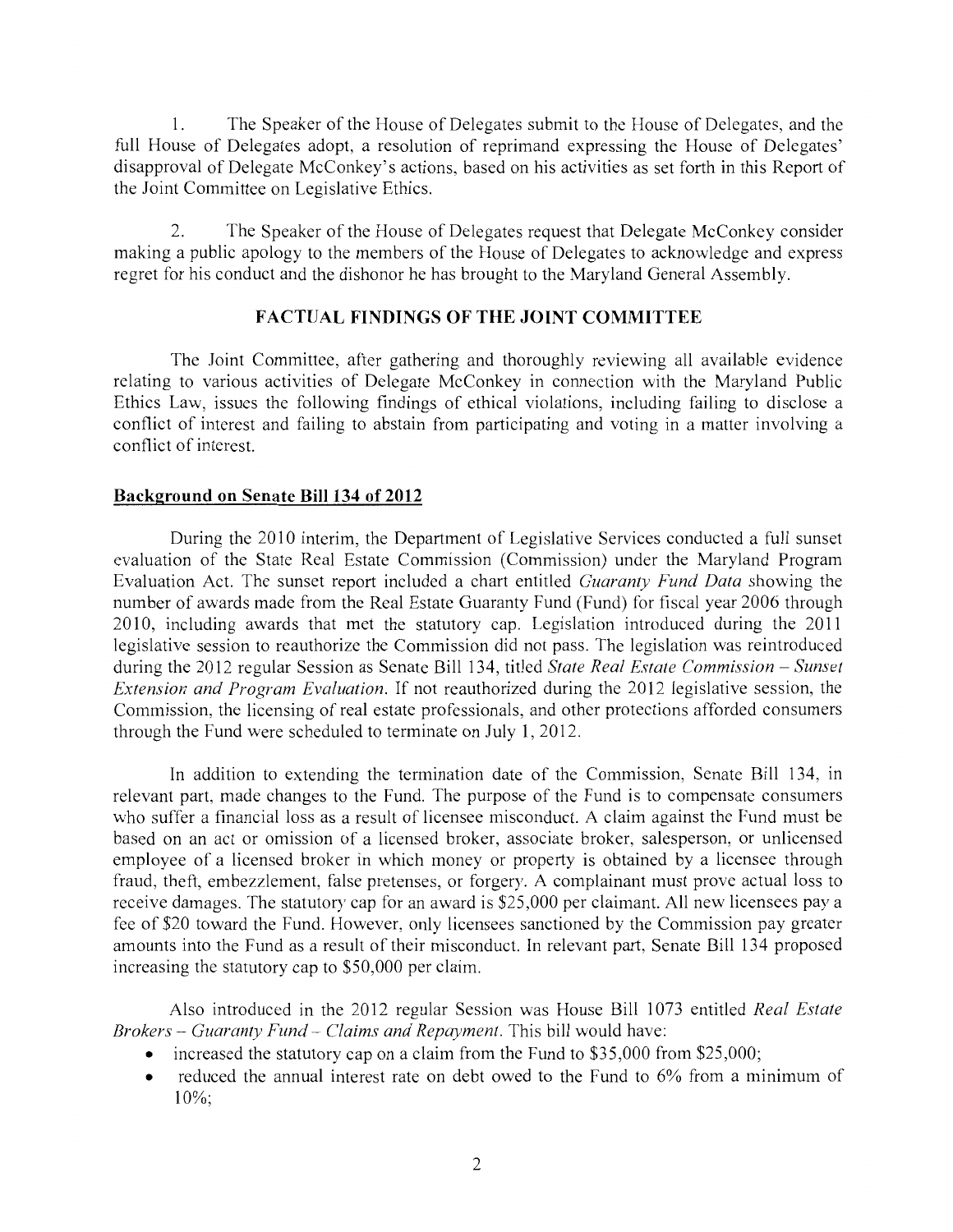- required the Commission to allow a licensee to set up a payment plan for reimbursement of the Fund for up to 4 years; and
- authorized reinstatement of a licensee's license on establishment of a payment plan.

The fiscal note of both SB 134 and HB 1073 included a chart that indicated that only a small number of licensees owed payment for claims paid against the Fund that met the statutory cap of \$25,000. Neither bill was sponsored by Delegate McConkey.

#### **Delegate McConkey and the Real Estate Commission**

On October 25, 2010, the Commission and Delegate McConkey, a licensed real estate salesperson, entered into a settlement agreement of all the regulatory charges made against Delegate McConkey for committing fraud, misrepresentation, and false pretenses in the provision of real estate services against three clients. An Administrative Law Judge determined that these clients suffered actual monetary loss as a result of Delegate McConkey's actions. Consequently, on February 4, 2011, the Commission issued a final order requiring Delegate McConkey to reimburse the Fund for  $$75,000 -$  the total amount owed for the award of  $$25,000$ for each client he was found responsible for harming plus 12% annual interest and a 17% collection fee. This debt to the Fund is the largest of any real estate licensee in the past five years and makes him one of only 7 individuals from fiscal 2006 through 2011 who have been ordered to pay the statutory maximum. As required by law, Delegate McConkey's salesperson license is suspended until he reimburses the Fund in full, including all the interest and administrative charges.

#### **Amendments to Senate Bill 134**

On March 28, 2012, the Economic Matters Committee (Committee) held a hearing on SB 134. That same day, Delegate McConkey requested that the Amendment Office draft three amendments to SB 134, to be sponsored by him, that would use the provisions of HB 1073 to make various changes to the Fund. At an unspecified time after the Committee hearing, Economic Matters Committee Counsel (ECM Counsel) had a conversation with Harry Loleas, Commissioner of Occupational and Professional Licensing for the Department of Labor, Licensing, and Regulation. Both ECM Counsel and Mr. Loleas told Joint Committee Counsel of their conversation regarding SB 134. During this conversation, Mr. Loleas told ECM Counsel that the provisions in HB 1073 effectively derailed the passage of the Commission Sunset bill in the 2011 session and of Delegate McConkey's involvement and interest with the Commission and Fund.

Following the Committee hearing, Delegate McConkey had a meeting with ECM Counsel to offer amendments to SB 134, sponsored by the delegate, that made changes to the Fund. Delegate McConkey later testified to the Joint Committee that ECM Counsel was aware of Delegate McConkey's involvement with the Commission and Fund and advised him during this meeting that his proposed amendments would likely not impact his situation. ECM Counsel told Joint Committee Counsel that she only became aware of Delegate McConkey's situation regarding the Commission and Fund from Mr. Loleas and it was not discussed with Delegate McConkey. According to ECM Counsel, the meeting with Delegate McConkey was brief and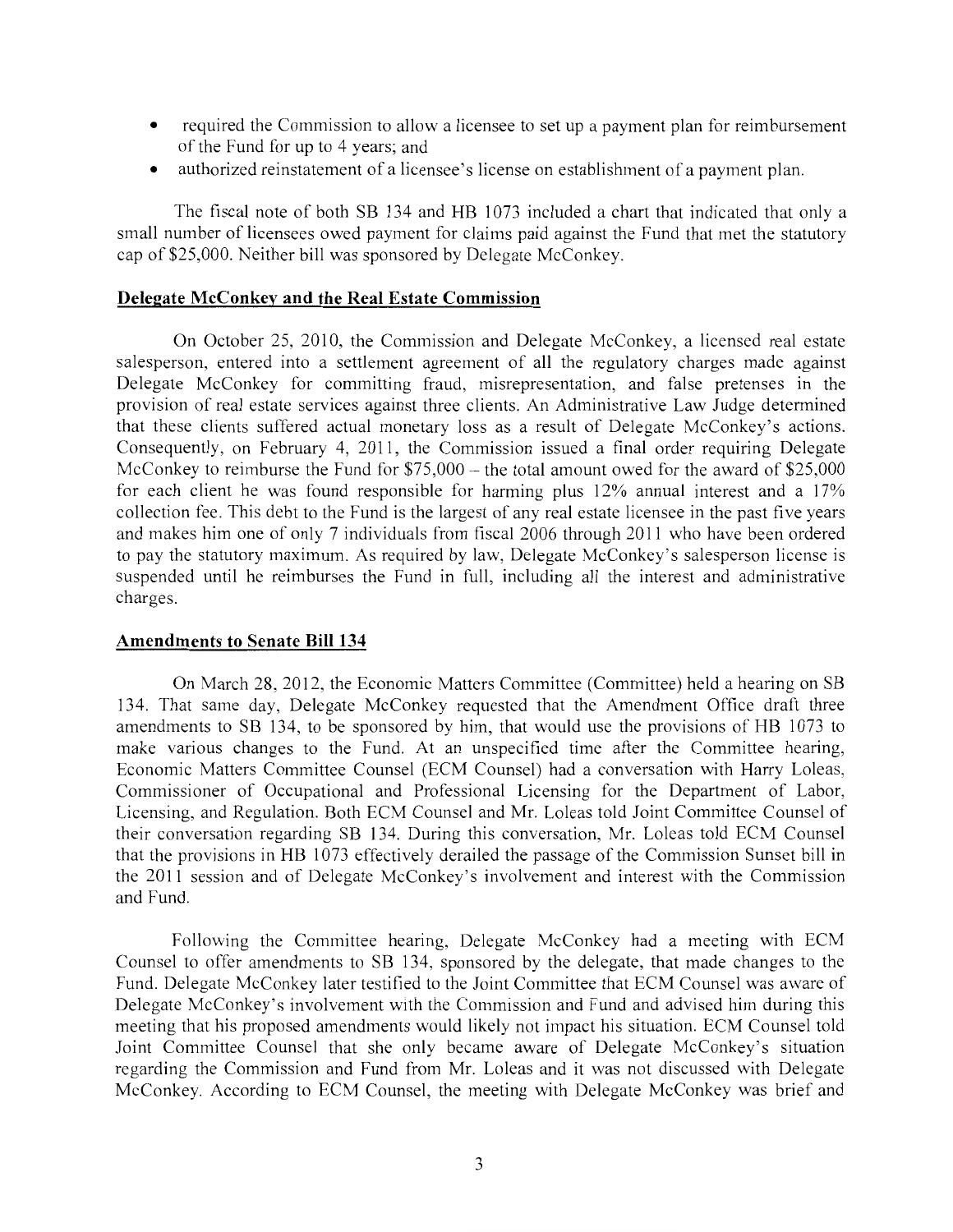described as "awkward" due to her knowledge of the delegate's situation and only involved receiving copies of his proposed amendments to Senate Bill 134. ECM Counsel denies advising Delegate McConkey on how his proposed amendments would affect his personal situation relating to the Fund.

On April 3, 2012, the Committee voted SB 134 favorable with amendments, including Delegate McConkey's proposed Fund amendment regarding a decreased interest rate, the repayment plan, and license reinstatement provisions. On Thursday, April 5, 2012, the full House unanimously approved SB 134 as amended by Committee, including Delegate McConkey's vote of "yea". Later that same day, the *Washington Post* published an article alleging that the amendments to SB 134 proposed by Delegate McConkey and adopted by the House could "help reinstate his Maryland real estate [salesperson] license" and highlighted the small number of people owing that large a debt to the Fund.

As a result of the revelations in that article, members of the General Assembly began expressing concern about maintaining the Committee amendments on SB134. On April 7, 2012, the Senate refused to concur in the House amendments and each house appointed a conference committee. The Senate appointed Senators Conway, Ferguson, and Reilly. The House appointed Delegates Davis, Jameson, and Schulz.

#### **Ethics Advice**

In the early afternoon of Saturday, April 7, 2012, Delegate McConkey called then-Ethics Advisor, William Somerville, to ask his advice on whether the amendments to SB 134 proposed by Delegate McConkey to the Committee constituted a conflict of interest. Delegate McConkey testified to the Joint Committee that he and Mr. Somerville had a lengthy telephone conversation during which Mr. Somerville advised the delegate that having a general disclaimer of conflict for employment as a real estate salesperson on file was a sufficient disclaimer and that proposing and voting on the proposed amendments SB 134 presented no conflict of interest. Delegate McConkey said he asked Mr. Somerville to send a confirmation email of this advice. Mr. Somerville told Joint Committee Counsel that their conversation was very short and that his advice to Delegate McConkey was reflected in the email he sent. This email was later sent by the delegate to various members of the General Assembly thereby waiving attorney-client confidentiality.

Mr. Somerville sent an email to Delegate McConkey at 2:30 p.m. shortly following their telephone conversation on Saturday, April 7, 2012. The email contained a recitation of the general standards for determining whether a legislative matter affects a legislative member personally. This type of matter would require either a disclaimer of conflict or recusal from voting as set forth in Ethics Opinion #8 and the *Ethics Guide of'the Maryland General Assembly*  2012, a publication provided to all members at the beginning of the 2012 session. Following the statement of general standards was a paragraph discussing the interpretation of the phrase "very small number" of persons as it applied to examples of circumstances when a legislator has a "direct and personal conflict" stemming from legislation with provisions that apply "only to interests narrowly focused" and to which a "clear financial impact would flow from passage or defeat of such legislation". Mr. Somerville wrote: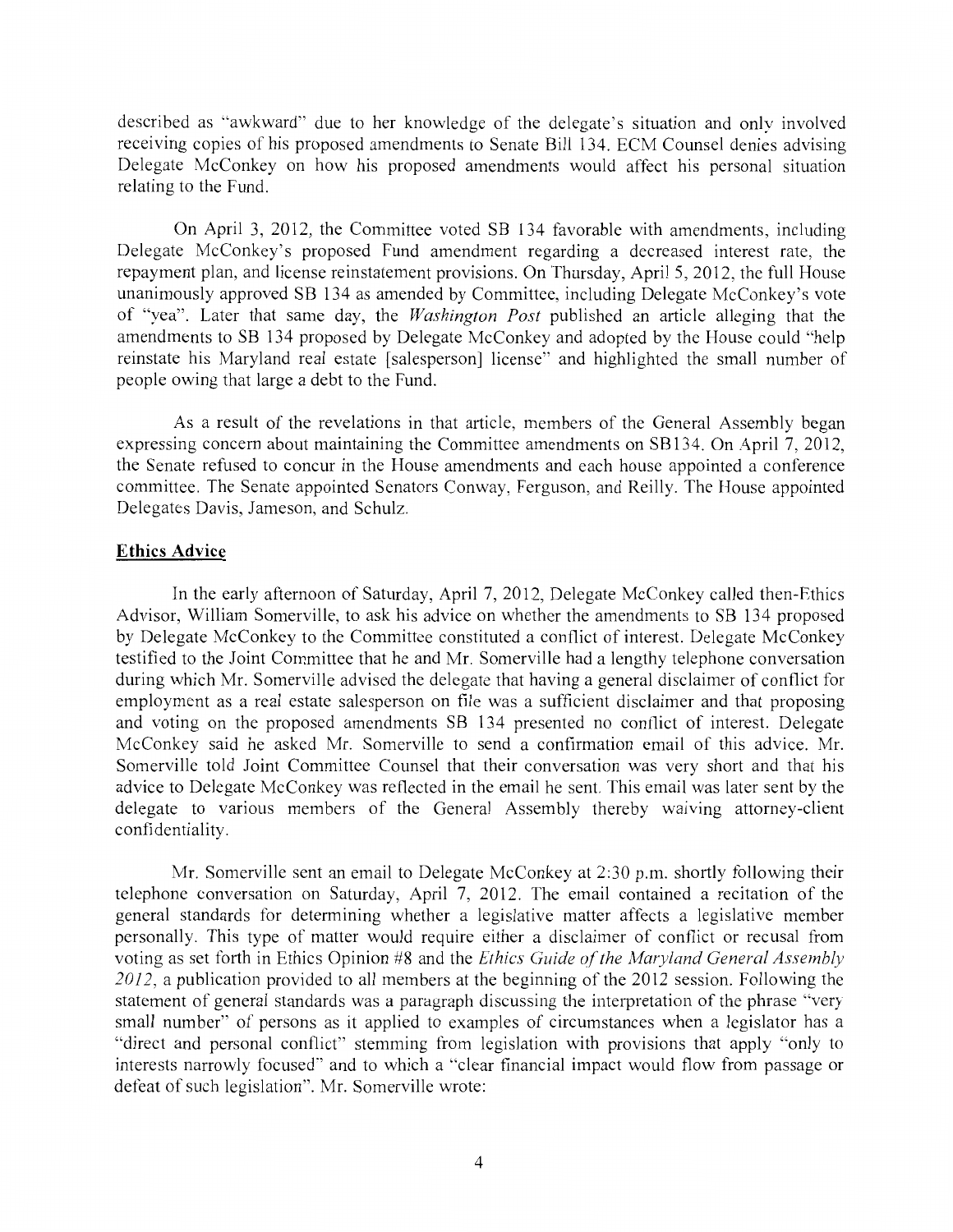"You have previously filed a general "disclaimer of conflict" form with the Ethics Committee as to any legislative matter that affects the business of real estate.

The Ethics Committee has never set a specific number for the standard, quoted above, that requires recusal from participation if a legislator is one of "a very small number" of persons affected. Clearly, a legislative matter that affects *all*  real estate professionals in the State is one on which you could always vote. I believe I can safely presume that legislation potentially affecting 100 or more individuals would not be considered a "small group" by the Ethics Committee. Conversely, a matter that affects 10 or fewer individuals most likely *would* be considered by the Committee to affect only "a small number". Between these numbers, the question is decided by the Ethics Committee on a case-by-case basis. In order for a legislator to bring this question to the Ethics Committee's attention, it is appropriate for the legislator to submit a Form D "disclaimer" (attached) that names the specific bill on the "subject" line. The form asserts the legislator's ability to act impartially, notwithstanding any appearance of conflict.

In "close call" situations, even where a legislator might be allowed under the ethics standards to participate, it is sometime a wiser course of action to recuse oneself in order to avoid an appearance of impropriety. This is a decision for the legislator to make, based on the circumstances and his or her constituents' perception of the matter. Recusal from participation in this manner must be documented in a form filed with the Ethics Committee (Form E, attached)."

Delegate McConkey did not ultimately file either form referenced in Mr. Somerville's email. He later testified to the Joint Committee that this email "completely exonerated" him and supported his position that he had no conflict of interest. The delegate also stated that he came to this conclusion because he tends to "highlight the sentences that support my argument and disregard the others".

#### **Delegate McConkey's Legislative Action**

Delegate McConkey admits to "lobbying hard" to persuade members of the House and Senate to vote to pass SB 134 as amended by the House. At the Saturday, April 7, 2012, floor session, Delegate Mcconkey passed out bright yellow flyers printed on cardstock providing a detailed mathematical example to explain the amendments he sponsored to SB 134. The example from the flyer purported to show that an individual owing \$50,000 to the Fund under existing law (no payment plan structure) would pay approximately \$15,445 in interest charges at a 12% annual interest rate, plus \$8,500 in administrative costs if paid within 4 years (the payment structure proposed by Delegate McConkey). Under Delegate McConkey's proposed payment structure, the individual would owe only \$6,364 in interest at a 6% annual interest rate with no administrative costs due to the elimination of the debt being sent to the State Central Collection Unit, if paid within four years. According to Delegate McConkey, this would save the licensee \$9,081.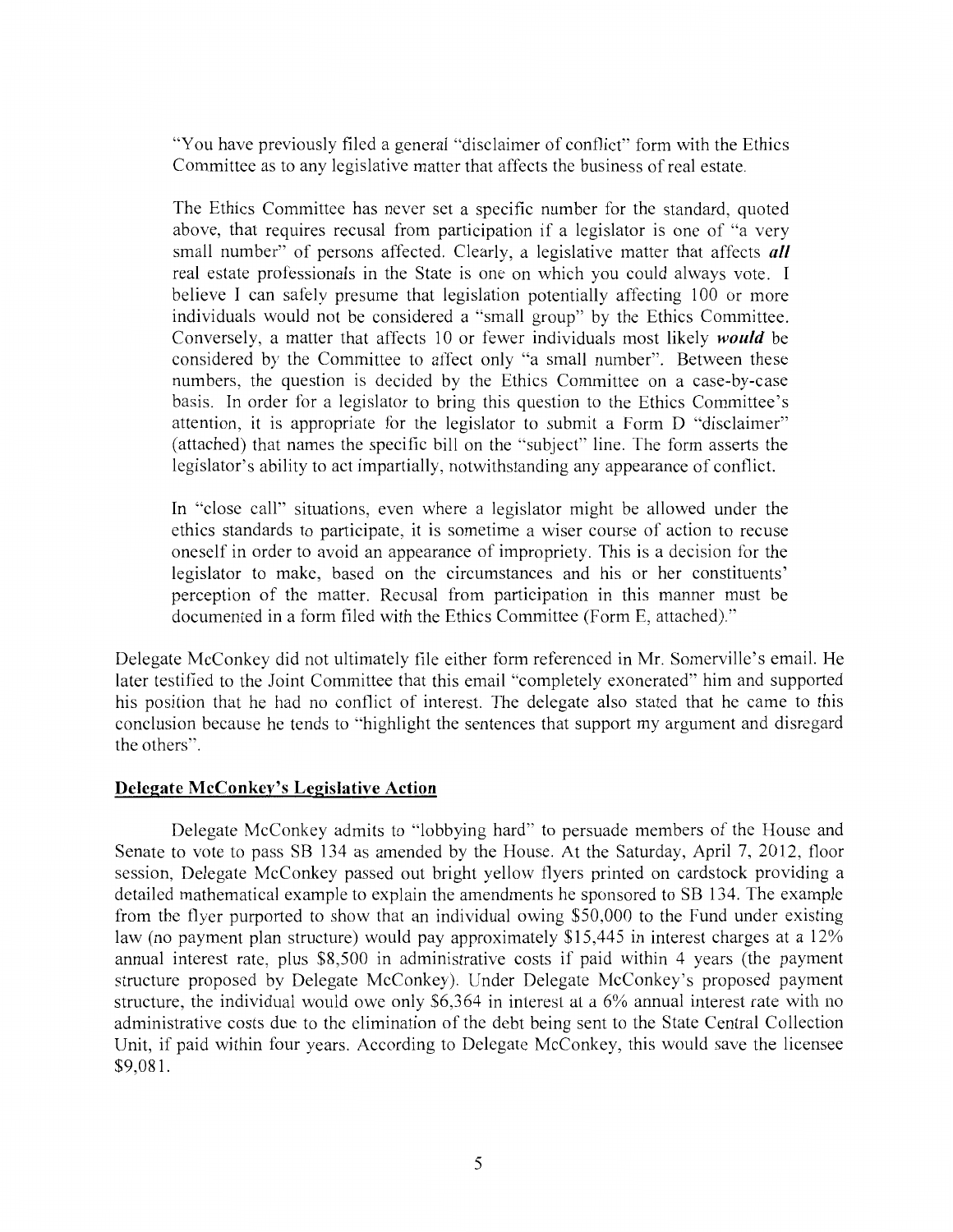Later in the day on Saturday, April 7, 2012, Delegate McConkey emailed a letter to several senators lobbying them for their vote in support of SB 134 as amended. In this letter Delegate McConkey references the email of advice from the Ethics Advisor stating "[t]hat letter said that I had complied with filing a 'general disclaimer of conflict form with the Ethics Committees [sic]' and that my amendment to the bill was not a violation of the Ethics laws because it applies to all real estate professionals in the State which is a matter 'on which you could always vote"'. Delegate McConkey attached a copy of Mr. Somerville's email.

Another example of Delegate McConkey's lobbying for SB 134 as amended includes the contact he initiated with the Senate chair of the **SB** 134 conference committee, Senator Joan Carter Conway. Delegate McConkey testified to the Joint Committee that Senator Conway told him she supported the amendments and even suggested that adding a prospective special section would solve the delegate's conflict issue. Senator Conway stated to Joint Committee Counsel that she had never even met Delegate McConkey until he approached her in the street the weekend of April 7-8 and said to her "[w]hy do you hate me?" Senator Conway denies ever supporting the amendments or suggesting to Delegate McConkey that SB 134 include a prospective special section.

On Monday, April 9, 2012, the last day of the regular session, Delegate McConkey approached another Senate member of the conference committee, Senator Edward Reilly, in his Senate office to ask for the senator's support of SB 134 as amended. Senator Reilly told Joint Committee Counsel he explained to Delegate McConkey that he did not support the amendments based on the newspaper accounts of the delegate's probable conflict of interest and would be voting to remove the amendments from the bill. Senator Reilly stated that Delegate McConkey shouted at and cursed the senator and refused to leave his office. Senator Reilly then called the Maryland State Police, Legislative Security Section, who escorted Delegate McConkey from Senator Reilly's office.

Later in the day on April 9, the SB 134 conference committee met and voted to remove the House amendments from **SB** 134. Both the House and Senate adopted the **SB** 134 conference committee report and **SB** 134 passed without the House amendments as originally sponsored by Delegate Mcconkey.

#### **Applicable Statutory Provisions**

Under § 15-511(b) of the State Government Article, conflict of interest of a legislator is defined and provides that if a conflict exists, the legislator in question is disqualified from participating in any related legislation.

(b) ( 1) An interest of a member of the General Assembly conflicts with the public interest if the legislator's interest tends to impair the legislator's independence of judgment.

(2) The conflict disqualifies the legislator from participating in any legislative action, or otherwise attempting to influence any legislation, to which the conflict relates.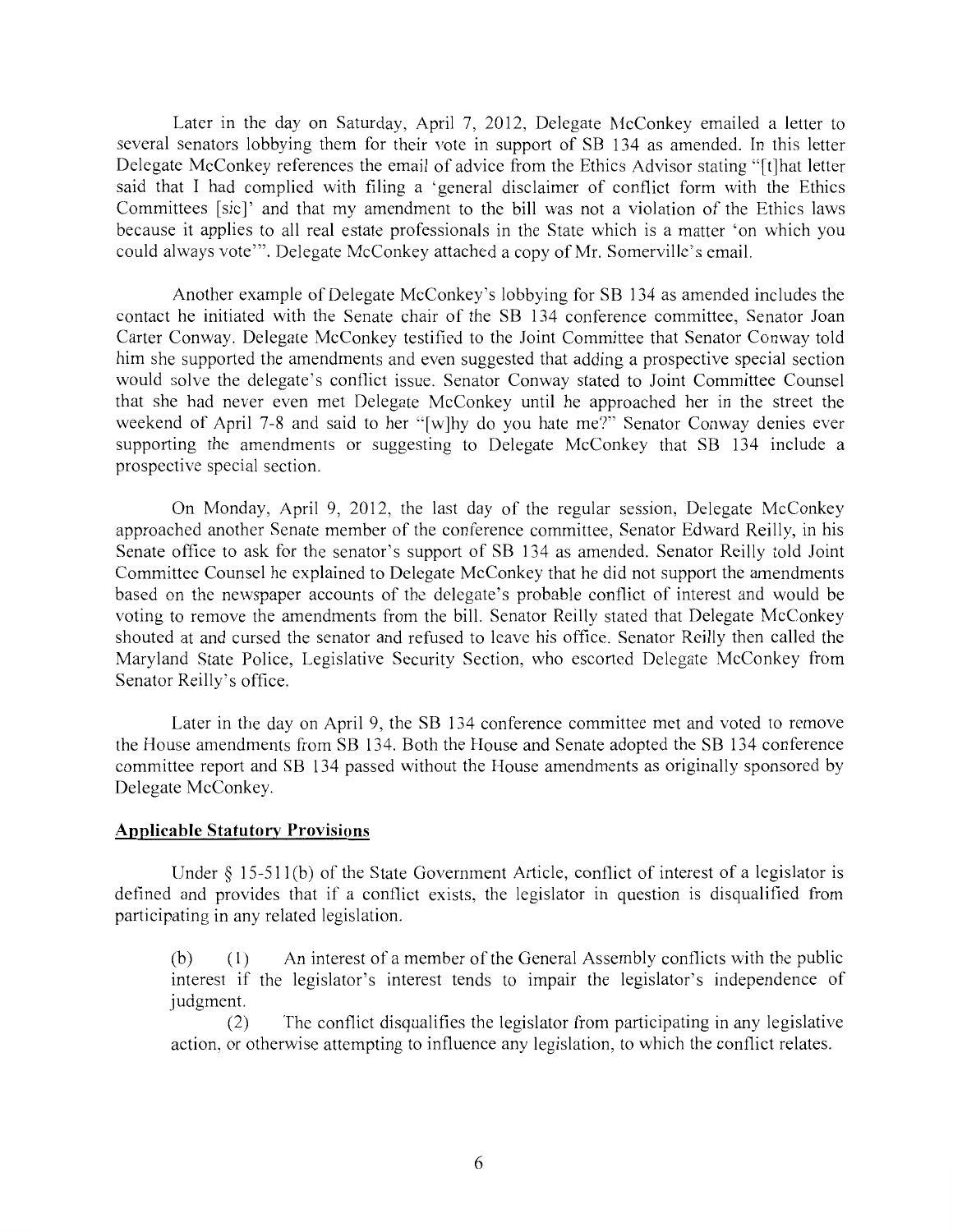The statute sets out circumstances in which conflicts of interest are presumed to exist. §  $15-511(c)$  describes these presumptive conflicts of interest:

(c) It is presumed that an interest disqualifies a legislator from participating in legislative action in any of the following circumstances:

( 1) having or acquiring a direct interest in an enterprise which would be affected by the legislator's vote on proposed legislation, unless the interest is common to all members of:

- (i) a profession or occupation of which the legislator is a member; or
- (ii) the general public or a large class of the general public;

(2) benefiting financially from a close economic association with a person whom the legislator knows has a direct interest in an enterprise or interest which would be affected by the legislator's participation in legislative action, differently from other like enterprises or interests;

(3) benefiting financially from a close economic association with a person who is lobbying for the purpose of influencing legislative action; or

( 4) soliciting, accepting, or agreeing to accept a loan, other than a loan from a commercial lender in the normal course of business, from a person who would be affected by or has an interest in an enterprise which would be affected by the legislator's participation in legislative action.

Disqualification of a legislator from participating in legislation under  $\S$  15-511 of the State Government Article may be suspended under  $\S 15-512(a)(2)$  if the legislator with a conflict of interest files a sworn statement with the Joint Committee describing the circumstances of the apparent conflict and the related legislation, along with an assertion that the legislator is able to participate in the legislation fairly, objectively, and in the public interest. If such a statement is filed, the Joint Committee has the authority to comment on the propriety of the legislator's participation. The requirements under § 15-512(a)(2) and (b) of the State Government Article:

(a)

 $\ldots$ 

(2) As to any other conflict, the disqualification arising under  $\S 15-511$  of this subtitle is suspended if a legislator with an apparent or presumed conflict files with the Joint Ethics Committee a sworn statement that describes the circumstances of the apparent or presumed conflict and the legislation or class of legislation to which it relates and asserts the legislator is able to vote and otherwise participate in action relating to the legislation, fairly, objectively, and in the public interest.

(b) ( 1) Whenever a legislator files a statement for the suspension of the disqualification, the Joint Ethics Committee on its own motion may issue a statement concerning the propriety of the legislator's participation in the particular legislative action, with reference to the applicable ethical standards of this matter.

(2) The suspension of the disqualification by the filing of the statement is subject to further action by the Joint Ethics Committee if the question of conflict comes before it as to the same circumstances and the same legislator.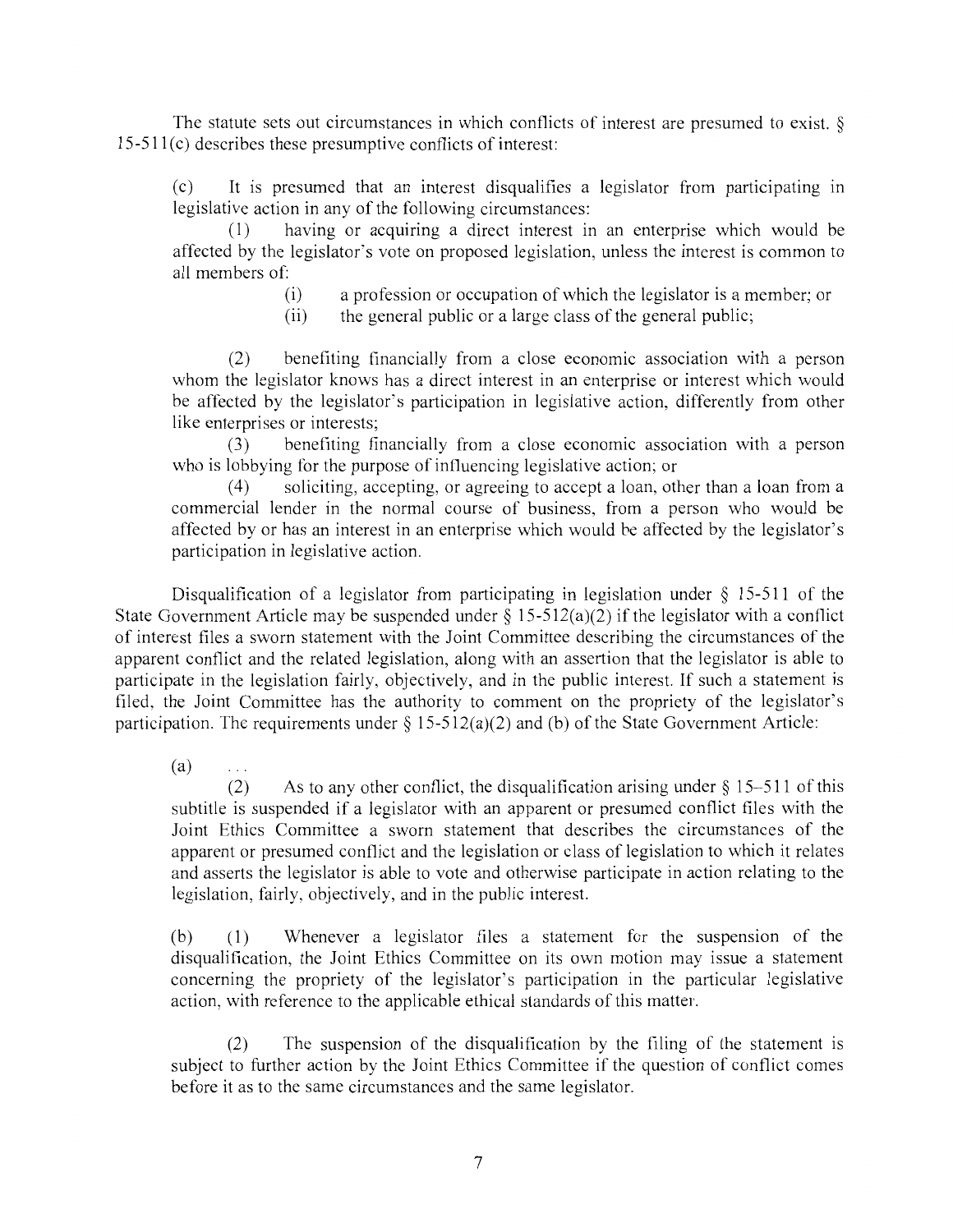The statute does not allow a legislator to suspend a conflict of interest if the conflict is direct and personal to the legislator, a member of the legislator's family, or the legislator's employer:

(a) (1) (i) Except as provided in subparagraph (ii) of this paragraph, the disqualification arising under  $\S$  15-511 of this subtitle may not be suspended if the conflict is direct and personal to:

- 1. the legislator;
- 2. a member of the legislator's immediate family; or
- 3. the legislator's employer.
- (ii) This paragraph does not apply to a vote on:
	- 1. the annual operating budget bill, in its entirety; or
	- 2. the annual capital budget bill, in its entirety.

Once a recusal is taken, a legislator is required under  $\S$  15-512(c) of the State Government Article to file a Form E Statement with the Joint Committee:

(c) A member who is disqualified from participating in legislative action under subsection  $(a)(1)$  of this section, or who chooses to be excused from participating in legislative action on a bill or class of bills because of the appearance or presumption of a conflict, shall file in a timely manner a statement with the Joint Ethics Committee that describes the circumstances of the apparent or presumed conflict.

#### **CONCLUSIONS OF LAW**

Based on the factual findings outlined above, the Joint Committee makes the following findings and conclusions:

1) The Joint Committee finds that Delegate McConkey had a direct interest in the operation of the Fund outside the common interest of all licensed members of the real estate profession created by:

- the settlement entered into by Delegate McConkey and the Real Estate Commission settling all the regulatory charges brought against him as a licensed real estate salesperson for violating provisions of Title 17 of the Business Occupations Article of the Maryland Code and vanous regulations relating to ethical dealings by real estate agents; and
- the Commission's subsequent final order imposing civil penalties and requiring reimbursement of the Real Estate Guaranty Fund for \$75,000 in claims paid against the Fund.

This direct interest is a presumptive conflict of interest under  $\S$  15-511(b) and (c)(1) of the State Government Article that generally requires the filing of a Form D disclaimer with the Joint Committee under § l 5-512(a)(2) of the State Government Article, *if* the conflict can be disclaimed.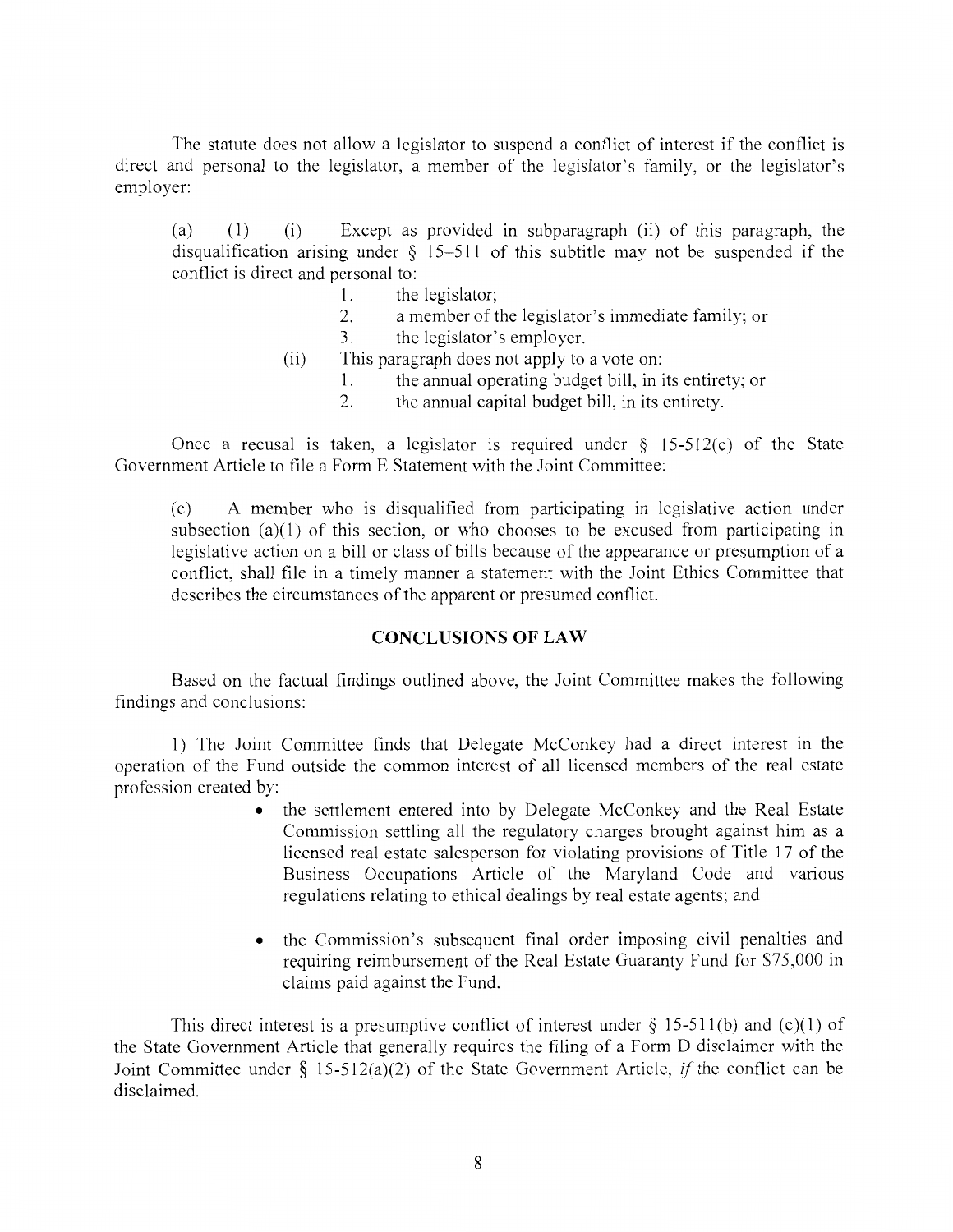2) The Joint Committee, unanimously, further finds that Delegate McConkey participated in, drafted, offered, lobbied, and voted for amendments to Senate Bill 134 relating to the operation of the Fund, and that a clear and direct financial impact would have flowed to Delegate McConkey as a result of passage of the amendments, in the form of thousands of dollars in reduced interest charges, no administrative charges, and possible reinstatement of his real estate salesperson license. As a result, the Joint Committee rejects Delegate McConkey's contention that the ethics advice provided by the Ethics Advisor vindicated his legislative actions.

3) The Joint Committee, unanimously, further finds, despite Del McConkey's argument that the applicable class in this case is all real estate licensees, that the large debt of \$75,000 owed by Delegate McConkey to the Fund made him one of a very small number of persons, 1 of 7 persons during the years 2006 through 2011, to which the direct financial impact of the proposed regulations would have been substantial, and, thus, direct and personal, prohibiting Delegate McConkey from suspending this conflict and participating in legislative action under §  $15-512(a)(1)(i)$  of the State Government Article, and requiring the filing of Form E Recusal with the Joint Committee under  $\S$  15-512(c) of the State Government Article.

Consequently, the Joint Committee concludes that Delegate McConkey failed to recuse himself of a direct and personal conflict of interest in violation of  $\S$  15-512(a) of the State Government Article, and failed to file a Form E Statement with the Joint Committee in violation of § 15-512(c) of the State Government Article.

Respectfully submitted,

Senator Norman **R**. Stone, Jr. Co-Chairman

Delegate Brian K. McHale Co-Chairman